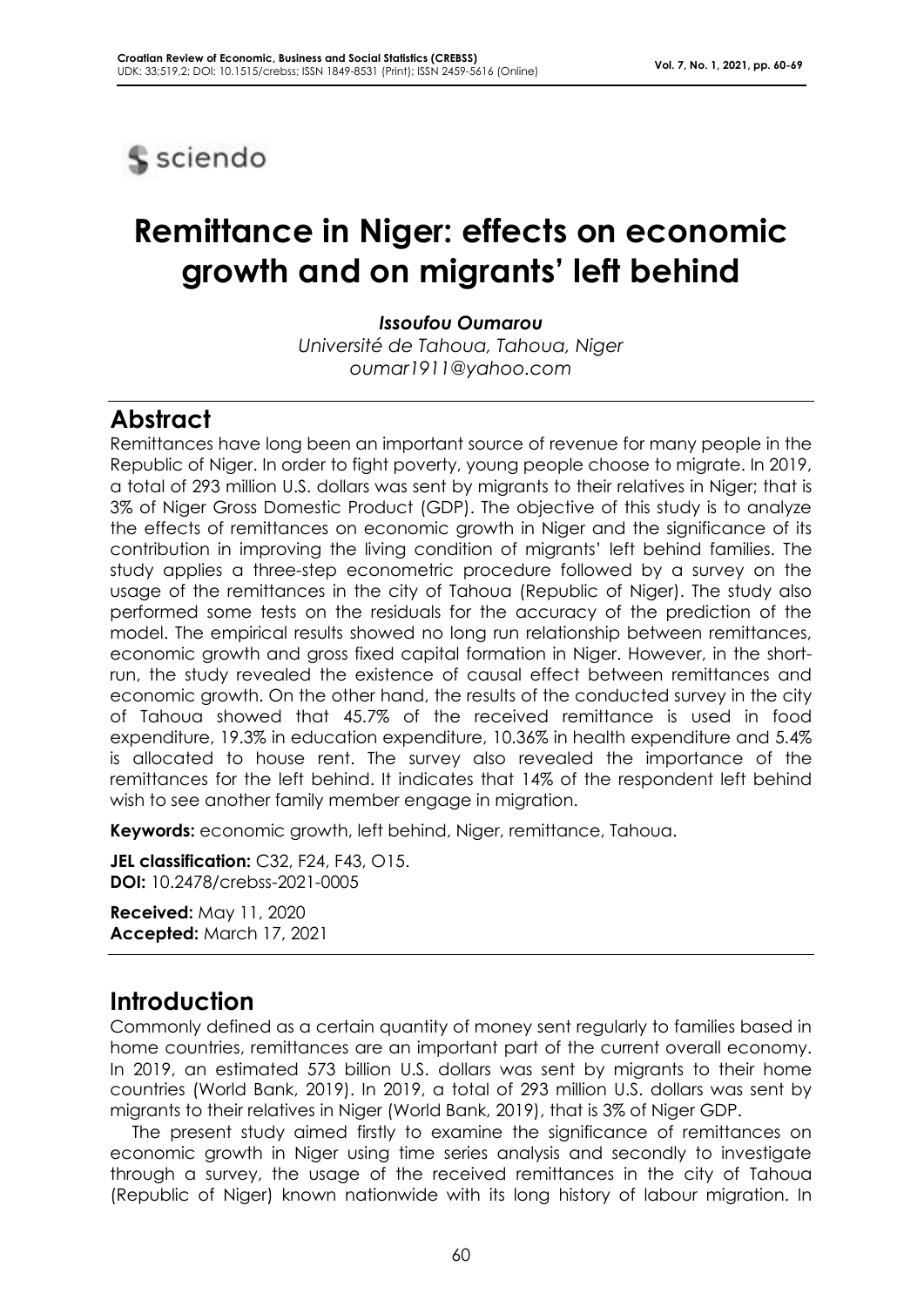order to reach its objective the study used various time series econometric techniques such as the Phillips and Peron (PP) unit root test, Engle-Granger cointegration test and Vector autoregressive (VAR) procedure. The study also performed some diagnostic tests on the residuals such as serial correlation, heteroskedasticity and normality for the accuracy of the prediction of the model.

The present article contributes towards the ongoing debates on the impact of remittances on economic growth of the migrants' country of origin. The distinction of this study from other studies on remittances in developing countries is the fact that there are not adequate writings on remittances linking the country of Niger. The study therefore also intends to fill in this existing gap.

The paper is organized as follows: The first part presents a review of the literature and the previous empirical research relating remittances with economic growth. The second part of the paper describes the research variables, the sources of data and the methodology used in the study. The third part of the paper presents the econometric tests results and discussions. The fourth part of the paper presents the conclusion of the study, while the fifth part lists the literature used.

### **Literature review**

Anetor (2019) examine the relationship between remittances, financial sector development, and economic growth in Nigeria over the period 1981 to 2017. The author used the autoregressive distributed lag (ARDL) model to analyze the long-run and short-run relationships between the variables. The study results showed that the variables are bound together in the long-run and remittances have a negative and significant effect on economic growth both in the long-run and short-run.

Eric and Mohamed (2019) in their article used time series analysis to investigate the relationship between migrant remittances and economic growth. They used data of four countries: Bangladesh, India, Pakistan and the Philippines from the period covering 1977 and 2015. They found evidence of causality between remittances and economic growth in Bangladesh, Pakistan and the Philippines.

Juthathip and Archanun (2019) in their article used data for the period covering 1993 to 2013 to examine the impact of remittances on economic growth in developing countries in Asia and the Pacific. Their results showed that remittances generate negative and significant impacts on economic growth if they reach 10 percent of GDP or higher. Their research also revealed that a remittances-to-GDP ratio of below 10 percent could impact growth negatively, but the effect is statistically insignificant.

Manuel and Mariellen (2019) in their article investigated the impact of migrants' remittances and investment on rural youth. They found that remittances positively contribute to the sustainable economic development of rural youth in their countries of origin.

Annie and Nicole (2018) in their article investigated the connection between international migration, remittances and human capital investment in Kenya. They used household data from the 2009 of the Kenyan' Migration Household Survey to check their hypothesis and reveal a positive and significant link between the amount of international remittances a household receives and the amount of expenditures allocated to education. They also measured various robustness checks and fond that their results hold up to various specifications, including instrumental variable approach.

Adenutsi (2010) in his paper examined the macroeconomic impact of inward international remittances on human-centred development in 15 Sub-Saharan African countries. The author used fixed-effects balanced panel data estimation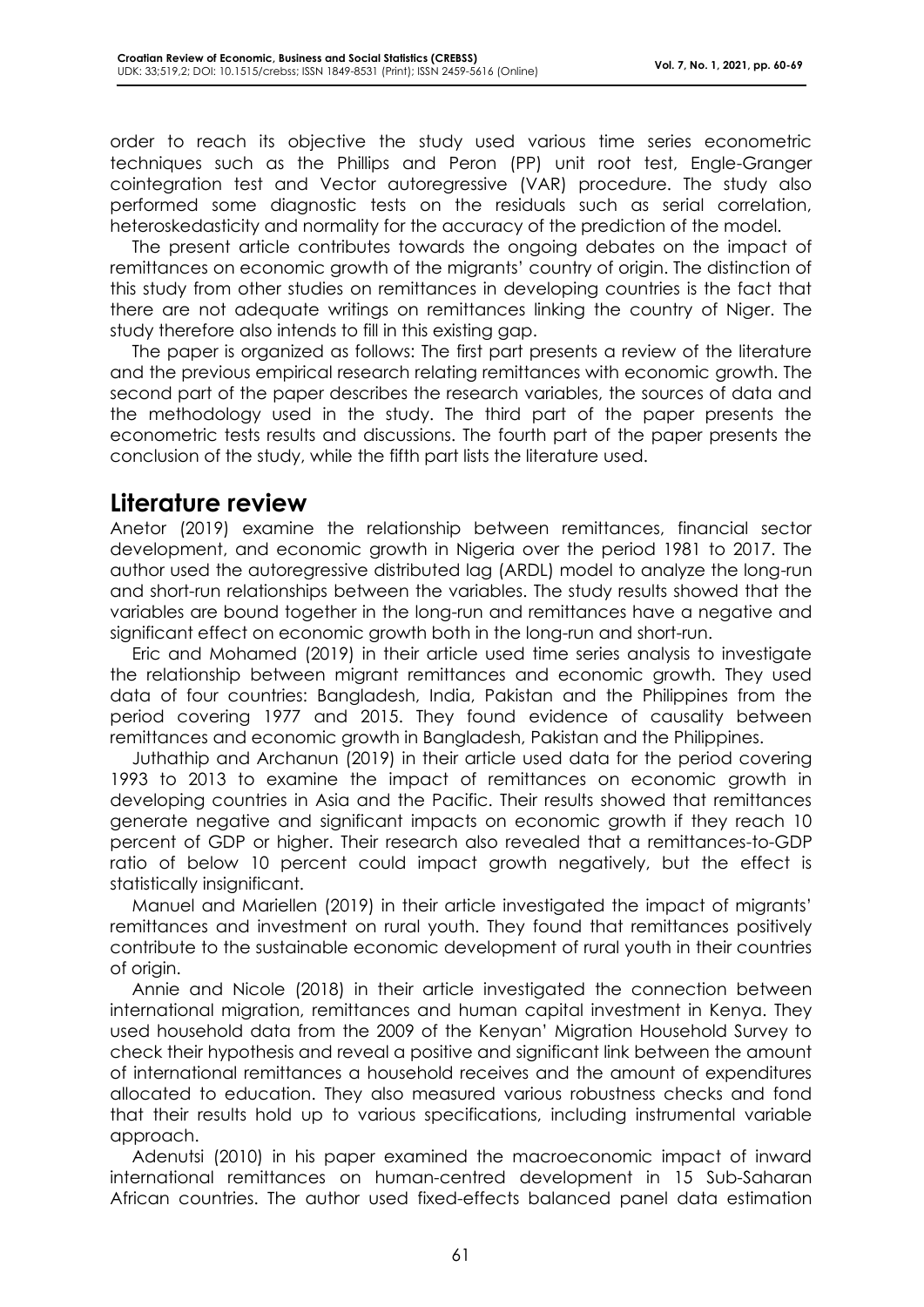procedure on data covering the period from 1987 to 2007. The study results revealed that international remittances positively impact human capital in the long-run.

Hillel and Frédéric (2004) in their article reviewed the recent theoretical and empirical economic literature on migrants' remittances. They showed that models based on different motives share numerous common predictions, making it difficult to realize truly discriminative tests in the lack of sufficiently detailed data on migrants and receiving households' distinctiveness and on the timing of remittances.

### **Research data and methodology Research data**

In order to analyze the contribution of remittances in the economic development of Niger and access to the contribution of the remittances on local development of the city of Tahoua, the present study combines time series econometric analysis and a survey on the usage of the remittances by the migrants left behind in the city of Tahoua in the Republic of Niger.

The data used for the econometric analysis are annual data of Niger obtained from the International monetary fund (IMF). The data cover the period from 1980 to 2019. All data are given in logarithms and the variables are expressed with the letter L at the beginning. The study used Gross Domestic Product (GDP) as proxy of economic growth. GDP is taken as dependent variable. Remittance and Gross fixed capital formation (GFCF) are used as independent variables. In this study remittance is the interest variable. Table 1 provides the descriptive statistics of the variables.

|                  | $\sim$<br><u>DUSSININ I SIGNISHOS U THU TUSUU UT TUHUNIUS</u> |           |          |          |          |           |
|------------------|---------------------------------------------------------------|-----------|----------|----------|----------|-----------|
| <b>Variables</b> | Obs.                                                          | Mean      | Median   | Maximum  | Minimum  | Std. Dev. |
| Lgdp             | 40                                                            | 21.85833  | 21.57191 | 22.96838 | 21.08831 | 0.601896  |
| Lrem             | 40                                                            | 17 27.597 | 16.75330 | 19.48446 | 15.31916 | 1.298973  |
| Lafcf            | 40                                                            | 20.06277  | 19.53621 | 21.83677 | 18.50429 | 145475    |

Table 1 Descriptive statistics of the research variables

Source: Authors' calculation based on data from the International Monetary fund.

The households considered for the survey are 50 households having at least one migrant in the family. The study considered two types of migrations: cross-border migration and regional migration. Table 2 gives the socio-demographic profile of responding left behind migrant families.

| TUDIO 2 00010 UUTIIOUNUU MUTTO OFTOJOONUMI IUTI DOFIII IUTIIUI UITI IUTIIIIUJ |      |          |        |        |        |
|-------------------------------------------------------------------------------|------|----------|--------|--------|--------|
| Variables                                                                     | Obs. | Average  | Min    | Max    | Mode   |
| Age of the migrant household responsible                                      | 50   | 27.3     | 10     | 42     |        |
| Family size                                                                   | 50   | 4.44     |        |        |        |
| Yearly received remittance (USD)                                              | 50   | \$1785.6 | \$1000 | \$3600 | \$1600 |

Table 2 Socio-demographic profile of responding left behind migrant families

Source: Author's calculation based on data from the survey.

Table 2 shows that the average age of the responsible of the left behind migrants' family is 27.3 years and the average yearly received remittance is US dollars \$1785.6. The table also shows that the average size of receiving remittance' family is 4.44.

# **Methodology**

The current paper follows a three-step procedure. First, time series Phillips and Peron unit root test was applied for stationarity to avoid spurious regression. In second step, the study used Engle-Granger two steps cointegration test for testing the presence of cointegration relationship between the variables. If series are cointegrated, there is a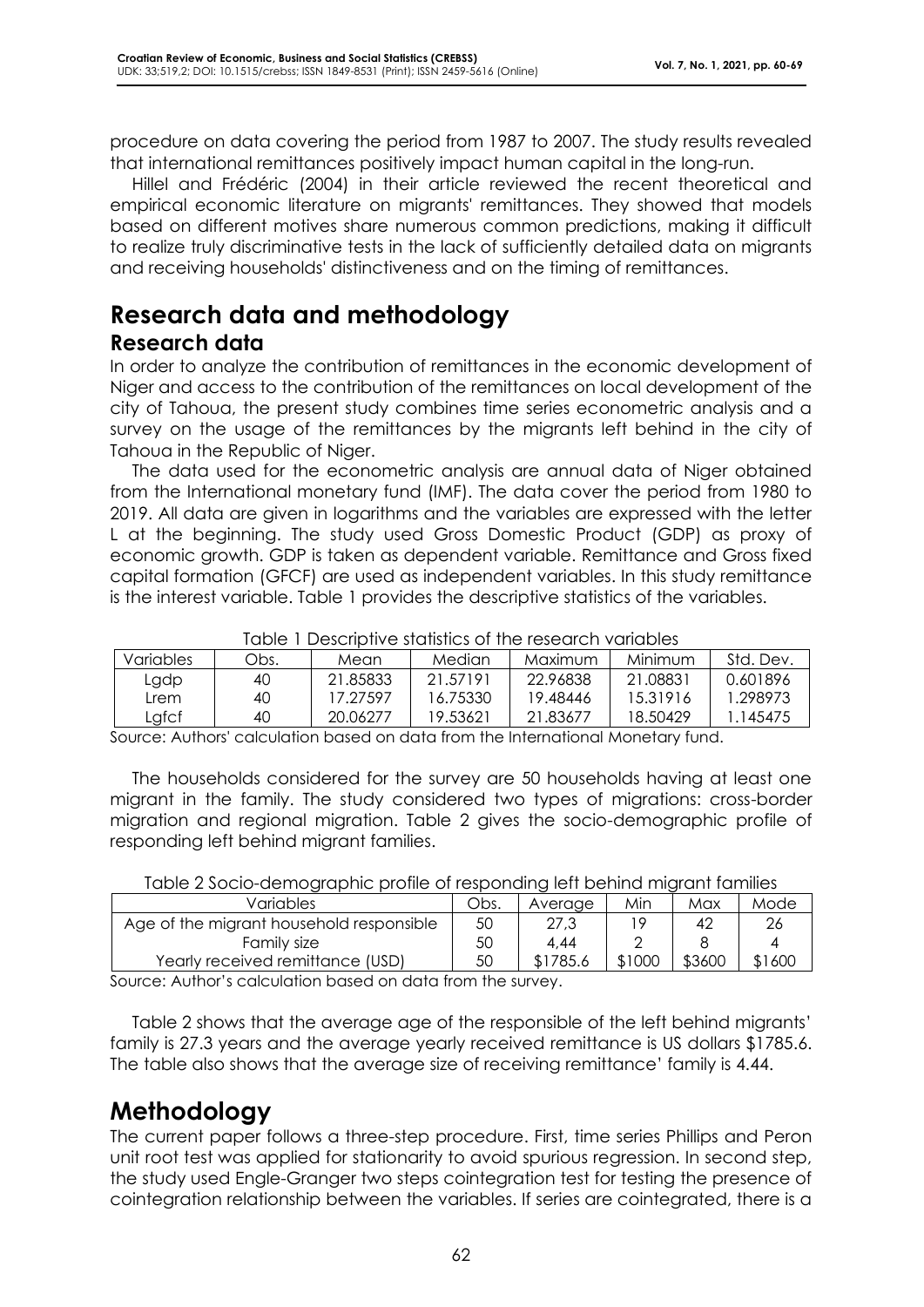long run relationship among the variables. In third step, if the series are cointegrated of the same order, the vector error-correction model (VECM) is applied. If the series are not cointegrated based on the findings of step 2, the vector autoregression (VAR) method is applied. Finally, further residual tests including serial correlation and heteroskedasticity tests were performed for the accuracy of the prediction of the model. For testing the significance of the remittance on economic growth in Niger, the study used a general model given by the following equation:

$$
LY_t = \beta_0 + \beta_1 Lrem_t + \sum_{i=2}^n \beta_i X_{it} + \mu_t \tag{1}
$$

where: L represent natural logarithm, Y stands for Gross domestic product, rem stands for remittance, X are complementary series for growth (in our study only Gross fixed capital formation is represented by the term) and u represents the error term. The equation for this study becomes then:

$$
Lgdp_t = \beta_0 + \beta_1 Lrem_t + \beta_2 Lgfcf_t + \mu_t
$$
\n(2)

Following the Engle-Granger two steps approach, the residual series generated from the following equation is tested for presence of cointegration:

$$
\widehat{u_t} = Lgdp_t - (\beta_0 + \beta_1 Lrem_t + \beta_2 Lgfcf_t)
$$
\n(3)

Finally, further residual tests including serial correlation and heteroskedasticity tests were performed for the accuracy of prediction of the model.

### **Results and discussions**

#### **Unit root and stationary tests results**

Before conducting the unit root and the stationary tests, the study begins by determining the optimal lag to use in the model. EViews software is used to determine the optimal lag to use in the model. The software recommends choosing the optimal lag according to the suggestion of Akaike information criterion (AIC) or Schwarz information criterion (SIC). The optimal choice is obtained by choosing the lag number suggested by the information criterion with the lower value between the AIC and SIC. The value provided by the AIC (-1,428649) is lower than the one provided by the SIC (-0,523667). Therefore, we conclude based on this output that the lag selection must be based on the AIC. The optimal lag selected for the model by the AIC is k=2.

The Augmented Dickey-Fuller (ADF) test is used for testing the presence of unit root in the variables at series level and at series' first differences. The tests results are given bellow in Table 3 and Table 4. The ADF test null hypothesis is stated as follow: "Series has a unit root". The test equation includes constant without trend. The test is conducted at 5% significance level.

| וטאס טאנט די קייטארין ויטווט רינאטן וואס די און וואס די טומט |                |                    |              |  |  |
|--------------------------------------------------------------|----------------|--------------------|--------------|--|--|
| Variables                                                    | Number of lags | ADF test statistic | $(p$ _value) |  |  |
| ∟gdp                                                         |                | 0.232790           | (0.9711)     |  |  |
| Lrem                                                         |                | -0.246993          | (0.9232)     |  |  |
| Lafcf                                                        |                | -1.092535          | (0.7085)     |  |  |

|  | Table 3 Augmented Dickey-Fuller (ADF) test at series level |  |  |
|--|------------------------------------------------------------|--|--|
|--|------------------------------------------------------------|--|--|

Source: Author's calculation.

Table 3 shows the ADF unit root test on series level. The 5% significance level ADF test critical value at series level as provided by the econometric software package (Eview 7) is -2.943427. The ADF test statistics for all the variables (Lgdp, Lrem, Lgfcf) are higher than the 5% critical value which indicates that the null hypothesis can't be rejected. Hence all the series have unit root.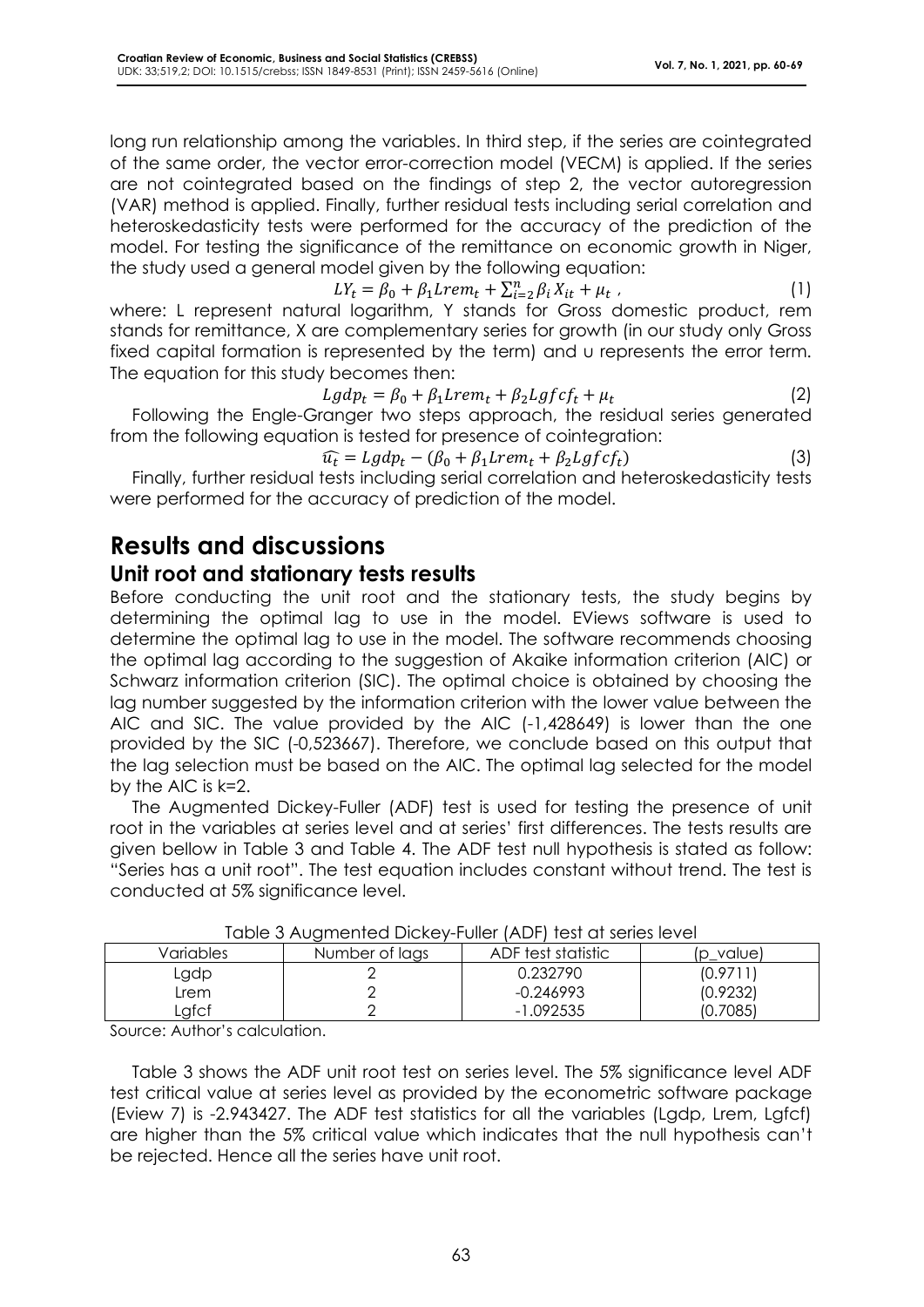|           | , addition of Digital Property (1919) (1931 an Sonics Than annoitences |                    |           |
|-----------|------------------------------------------------------------------------|--------------------|-----------|
| Variables | Number of lags                                                         | ADF test statistic | (p value) |
| ∟gdp      |                                                                        | $-3.507196*$       | (0.0135)  |
| Lrem      |                                                                        | $-3.621330*$       | (0.0101)  |
| _gfcf     |                                                                        | $-3.346362*$       | (0.0200)  |

| Table 4 Augmented Dickey-Fuller (ADF) test at series' first differences |  |  |
|-------------------------------------------------------------------------|--|--|
|-------------------------------------------------------------------------|--|--|

Source: Author's calculation.

Table 4 shows the ADF unit root test on series first differences. The 5% significance level ADF test critical value at series first difference is -2.945842. The ADF test statistics for all the variables (Lgdp, Lrem, Lgfcf) are lower than the 5% critical value and the p\_values are less than 0.05 which indicates rejection of the null hypothesis. Hence all the series do not have unit root.

According to the ADF unit root test results, the null hypothesis can't be rejected at 5% significance level for all the variables at series level. However, the null hypothesis is rejected at 5% significance level for all the variables at series' first differences. Therefore all the variables are integrated of order one I(1).

After the Augmented Dickey-Fuller (ADF) test, a confirmatory Kwiatkowski-Philips-Schmidt-Shin (KPSS) stationary test is conducted on the variables under study. The null hypothesis of the KPSS test is stated as follow: "The series is stationary". The KPSS stationary test result is given in Table 5.

|           | וטזטונטוועניוט ונטון וויין וויוויטווויווען וויין וואנזיטווויווויטווויווויטוווויט טושט |         |         |         |
|-----------|---------------------------------------------------------------------------------------|---------|---------|---------|
| Variables | KPSS test statistics                                                                  | 1% CV   | 5% CV   | 10% CV  |
| rdqb      | $0.63965*$                                                                            | 0.73900 | 0.46300 | 0.34700 |
| Lrem      | $0.68563*$                                                                            | 0.73900 | 0.46300 | 0.34700 |
| Lgfcf     | 0.58320*                                                                              | 0.73900 | 0.46300 | 0.34700 |

Table 5 Kwiatkowski-Philips-Schmidt-Shin (KPSS) test at series level

Source: Author's calculation

Table 5 shows the KPSS stationary test results at series level. The KPSS test statistics for all the three variables in the study are greater than the 5% critical value, which indicates rejection of the null hypothesis. Hence all the three series are not stationary at their levels.

| Variables | KPSS test statistics | 1% CV   | 5% CV   | 10% CV  |
|-----------|----------------------|---------|---------|---------|
| raqb      | 0.45829*             | 0.73900 | 0.46300 | 0.34700 |
| Lrem      | $0.14017*$           | 0.73900 | 0.46300 | 0.34700 |
| Lafcf     | $0.35629*$           | 0.73900 | 0.46300 | 0.34700 |

Table 6 Kwiatkowski-Philips-Schmidt-Shin (KPSS) test at series first differences

Source: Author's calculation

Table 6 shows the KPSS stationary test results at series first differences. The KPSS test statistics for all the three variables in the study are lower than the 5% critical value, which indicates failure to reject of the null hypothesis. Hence all the three series are stationary at their first differences.

The Augmented Dickey-Fuller (ADF) test results are confirmed by the KPSS stationary tests. Hence all the series (Lgdp, Lrem and Lgfcf) are non-stationary at their level but become stationary in their first differences. The 3 variables used in the study are therefore integrated of order one I(1).

#### **Engle-Granger cointegration test results**

Following the Engle-Granger two steps approach, residual series generated from equation (3) is tested for cointegration in the model. The Augmented Dickey-Fuller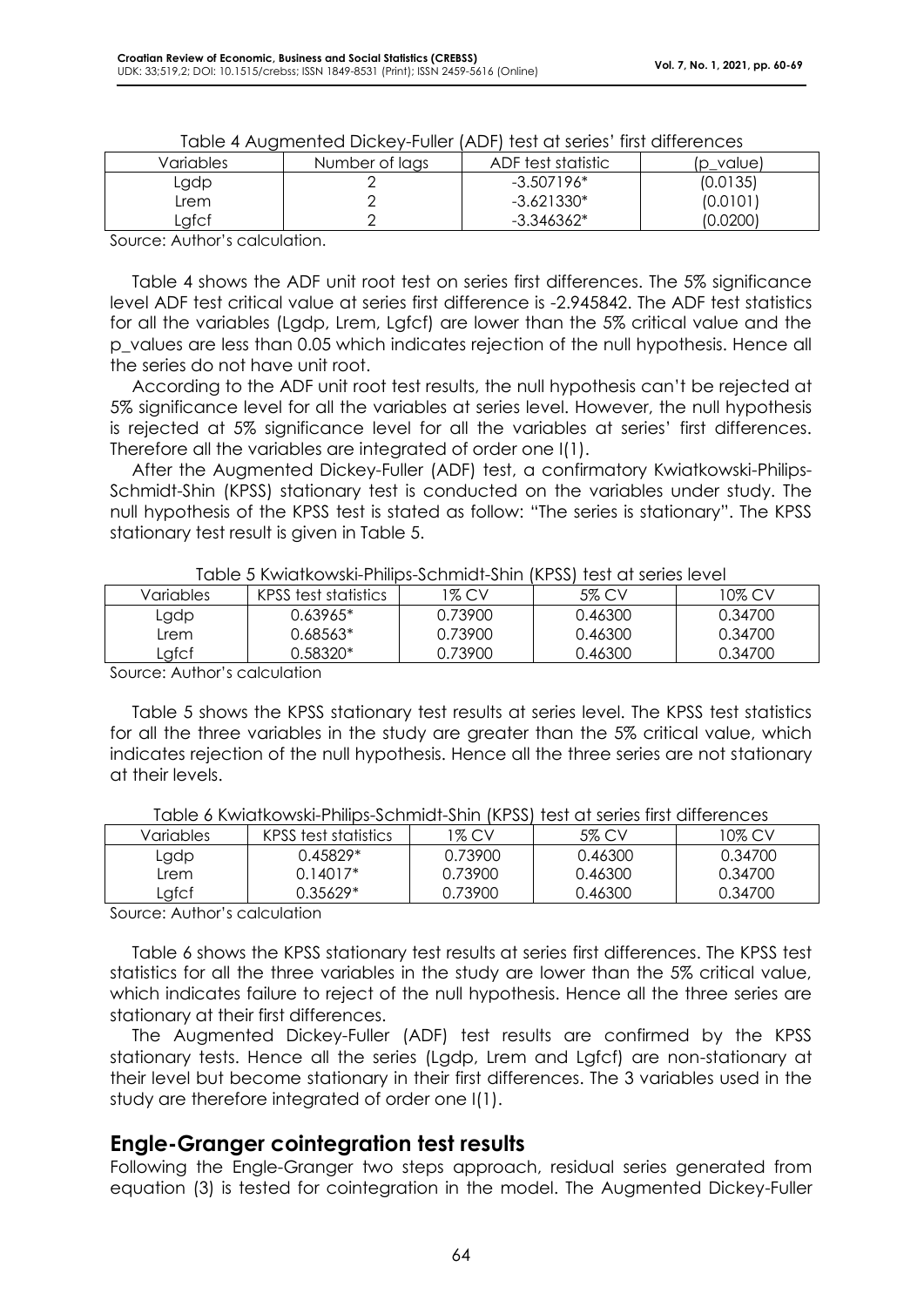test is applied for testing the presence of unit root in the residual series. The test is conducted on series level at 5% significance level. The test result is given bellow in Table 7.

| TUNIA<br><u>ENGLE-GIGHGEL COINTEGRATION TEST LESUIT</u> |                    |               |                   |  |  |
|---------------------------------------------------------|--------------------|---------------|-------------------|--|--|
| Variable                                                | ADF test statistic | value)        | 5% Critical Value |  |  |
| Model residual                                          | -1.393007          | 1494)<br>10.1 | .950117<br>- 1    |  |  |
| .                                                       |                    |               |                   |  |  |

|  |  | Table 7 Engle-Granger cointegration test result |
|--|--|-------------------------------------------------|

Source: Author's calculation

Table 7 shows the ADF unit root test result on the residuals. The ADF test statistic is greater than the 5% critical value and the probability value is greater than 0.05 (p>0.05) which indicates that the null hypothesis can't be rejected. Hence the residuals series has a unit root. That means no cointegration in the model. Therefore, according to the Engle-Granger two steps test result the variables are not cointegrated. There is no long-term equilibrium relationship between economic growth, remittance and gross fixed capital formation.

#### **Vector autoregressive estimate results**

Since the variables in the study are not cointegrated only short-run model, which is vector autoregressive (VAR) is estimated. Considering that the optimal lag to use in the model as suggested by the information criterion, the following VAR equations are estimated:

$$
Lgdp_t = \alpha_{11} + \sum_{i=1}^2 \beta_{i1} Lgdp_{t-i} + \sum_{j=1}^2 \gamma_{j1} Lrem_{t-j} + \sum_{k=1}^2 \delta_{k1} Lgfcf_{t-k} + \mu_{1t}
$$
  
\n
$$
Lrem_t = \alpha_{12} + \sum_{i=1}^2 \beta_{i2} Lgdp_{t-i} + \sum_{j=1}^2 \gamma_{j2} Lrem_{t-j} + \sum_{k=1}^2 \delta_{k2} Lgfcf_{t-k} + \mu_{2t}
$$
 (4)

Lgfcf<sub>t</sub> =  $\alpha_{13} + \sum_{i=1}^{2} \beta_{i3}$ Lgdp<sub>t−i</sub> +  $\sum_{j=1}^{2} \gamma_{j3}$ Lrem<sub>t−j</sub> +  $\sum_{k=1}^{2} \delta_{k3}$ Lgfcf<sub>t−k</sub> +  $\mu_{3t}$ 

where:  $\alpha_{1i}$  are intercepts;  $\beta_{1i}$  ,  $\gamma_{1i}$  and  $\delta_{1i}$  are short-run dynamic coefficients of the model and  $\mu_{_{it}}$  are residuals in the equations (with  $\,i$  = 1, 2, 3).

After the VAR estimation, Granger-Wald causality test on lagged explanatory variables is applied to check the causality. The null hypothesis of the Granger-Wald causality test is stated as follow: "All the lag coefficient of the independent variable do not cause the dependent variable against the alternative that these lag coefficient cause the dependent variable. Table 8 and Table 9 give respectively the VAR estimation results and the Granger-Wald causality test results.

| Table 8 vector autoregressive estimation results |              |              |              |  |  |
|--------------------------------------------------|--------------|--------------|--------------|--|--|
| Variables lags                                   | Lgdp         | Lrem         | Lgfcf        |  |  |
|                                                  | 0.890507     | $-0.104555$  | 0.116509     |  |  |
| $Lgdp(-1)$                                       | 3.66570]     | $[-0.13489]$ | [0.2594]     |  |  |
|                                                  | $-0.441590$  | 0.200131     | $-0.527597$  |  |  |
| $Lgdp(-2)$                                       | $[-1.77575]$ | 0.25222      | $[-1.14753]$ |  |  |
| $Lrem(-1)$                                       | 0.006982     | 0.859462     | 0.140220     |  |  |
|                                                  | 0.11565      | 4.461601     | 1.256211     |  |  |
|                                                  | 0.135521     | $-0.205645$  | 0.161496     |  |  |
| $Lrem(-2)$                                       | 2.08424]     | $[-0.99122]$ | 1.343391     |  |  |
|                                                  | 0.144636     | 0.781235     | 1.052412     |  |  |
| $Lcfcf(-1)$                                      | 1.157781     | 1.959921     | 4.55652      |  |  |
| $Lcfcf(-2)$                                      | $-0.010157$  | $-0.481336$  | $-0.173279$  |  |  |
|                                                  | $[-0.08534]$ | $[-1.26756]$ | $[-0.78750]$ |  |  |
|                                                  | 6.917888     | $-2.060215$  | 6.223256     |  |  |
| С                                                | 2.802971     | $[-0.26162]$ | 1.363831     |  |  |

Table 8 Vector autoregressive estimation results

Source: Author's calculation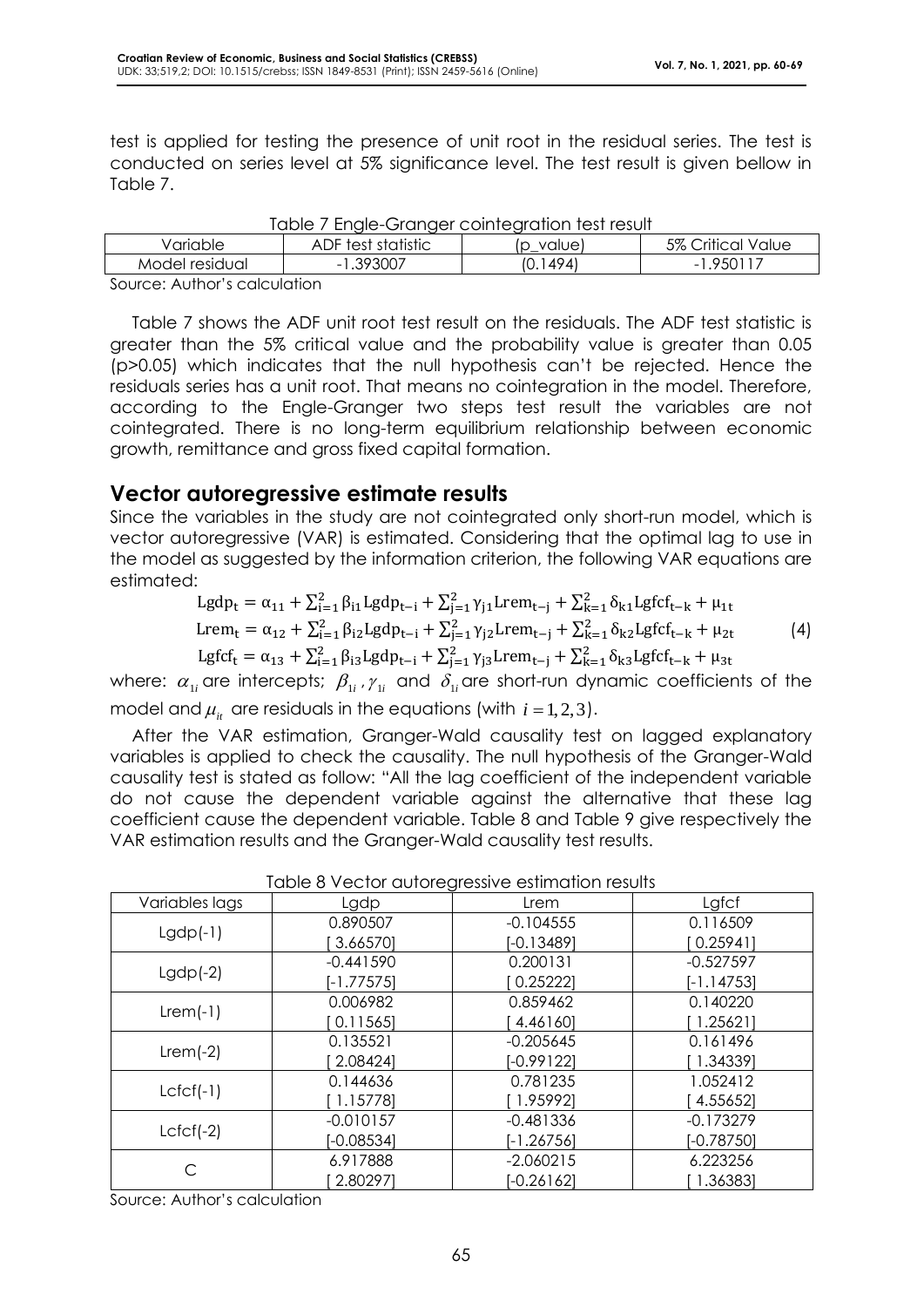Table 8 shows the vector autoregressive estimation result. The t-statistics are given in parentheses. Using t-statistic analysis, when Gross domestic product (Lgdp) is used as dependent variable, it can be seen that the second lag of Lrem coefficient (2.08424) is significant. Hence is can be concluded that remittance has a causal effect on Gross domestic product in the short-run. When remittance (Lrem) is used as dependent variable, it can be seen that the second lag of Lgfcf coefficient (1.95992) is weakly significant. Hence is can be concluded that Gross fixed capital formation (Lgfcf) has a weak causal effect on remittance in the short-run.

| <u>, abio 7 Orangor 11 ara-caosainy 1031 rosom</u> |                       |            |                   |  |  |
|----------------------------------------------------|-----------------------|------------|-------------------|--|--|
| Dependent variables                                | Independent variables | Chi-square | Probability value |  |  |
| Lgdp                                               | Lrem                  | 7.616098*  | 0.0222            |  |  |
|                                                    | Lafcf                 | 3.055257   | 0.2170            |  |  |
| Lrem                                               | Lgdp                  | 0.066077   | 0.9675            |  |  |
|                                                    | Lgfcf                 | 4.017568   | 0.1342            |  |  |
| Lafcf                                              | Lgdp                  | 8.970568*  | 0.0113            |  |  |
|                                                    | Lrem                  | 1.818604   | 0.4028            |  |  |

Table 9 Granger-Wald causality test result

Source: Author's calculation.

Table 9 shows Granger-Wald causality test result. The test result showed that when gross domestic product (Lgdp) is used as dependent variable, the null hypothesis of no causal effect is rejected at 5% significance level for remittance as the probability value (p=0.0222) is less than 0.05 (p<0.05). This indicates that remittance has a causal effect on gross domestic product in the short-run. When gross fixed capital formation (Lgfcf) is used as dependent variable, the null hypothesis is rejected at 5% significance level for remittance as the probability value (p=0.0113) is less than 0.05 (p<0.05). This indicates that remittance has a causal effect on gross fixed capital formation in the short-run.

The t-statistic test results are confirmed by the Granger-Wald causality test. Hence it can be concluded that remittance has a causal effect on economic growth and on gross fixed capital formation in Niger in the short-run.

#### **Diagnostic tests on residuals results**

In order to check the reliability of the estimates, some diagnostic tests are conducted on the residuals. Table 10, 11 and 12 give the diagnostic tests on residuals including respectively the autocorrelation, the normality and heteroskedasticity test.

| ושטט ופארוסווסטווסטווסטווואוס וועגר |                |                   |  |  |  |
|-------------------------------------|----------------|-------------------|--|--|--|
| LM Statistic                        | Test Statistic | Probability value |  |  |  |
| Lag                                 | 18.19389       | 0.0730            |  |  |  |
| Laa 2                               | 6.92128        | 0.0680            |  |  |  |

Table 10 Residuals autocorrelation test result

Source: Author's calculation.

Table 10 shows that the LM statistic for both lag 1 and lags 2 have their tests probability values respectively 0.0730 and 0.0680. Theses probability values are greater than 0.05. This indicates that the null hypothesis that states that there is no serial correlation among residuals can't be rejected. Hence the residuals are not correlated.

Table 11 shows the residuals normality test result. Looking at Jarque-Bera normality test result, the evidence of normality in the 3 series can't be rejected. Hence the residuals are normally distributed.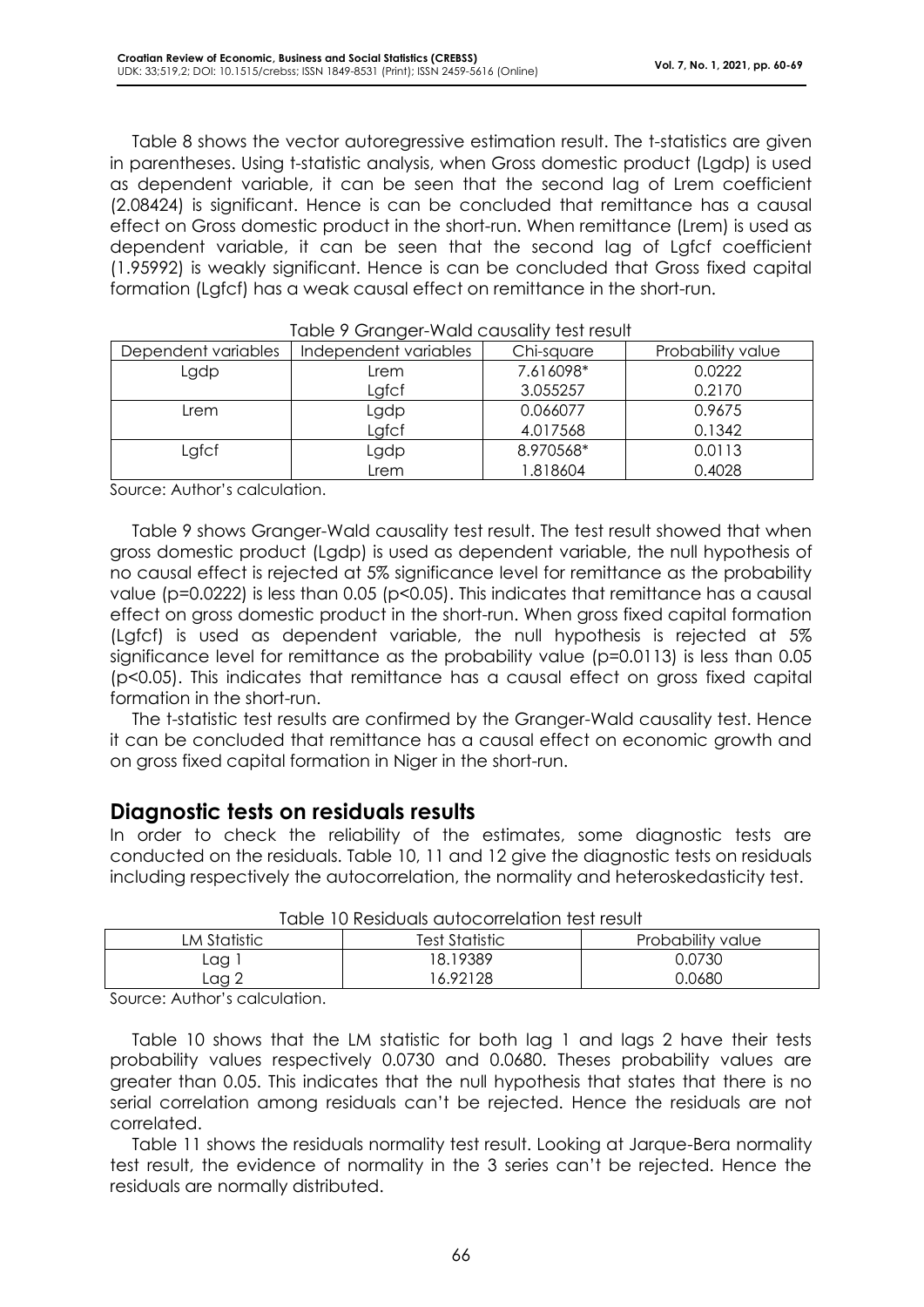| Variables | Jarque-Bera statistics | Probability value |
|-----------|------------------------|-------------------|
| ∟gdp      | .899004                | 0.3869            |
| _rem      | 0.470588               | 0.7903            |
| .afcf     | .606576                | 0.4479            |

| Table 11 Residuals normality test result |  |  |
|------------------------------------------|--|--|
|------------------------------------------|--|--|

Source: Author's calculation.

| Table 12 Residuals heteroskedasticity test result |                   |  |  |  |
|---------------------------------------------------|-------------------|--|--|--|
| Chi-sauare                                        | Probability value |  |  |  |
| 63.19885                                          | 0.7610            |  |  |  |

Source: Author's calculation.

Table 12 shows the residual heteroskedasticity test result. The null hypothesis of no heteroskedasticity in the residuals can't be rejected. The residuals are therefore homoskedastics. The diagnostic tests on the residuals showed that the estimates are reliable. That indicates that our model is good.

#### **Survey results**

The survey on the migrants' left behind family investigates the usage of the remittances sent by the migrant and the incentives of the family to encourage another family member for migration. The survey results on remittances usage are provided below in figure1.



Figure 1 Left behind received remittance allocation Source: Author's creation based on survey data.

The figure 1 shows the usage of the remittance received by migrants' left behinds. The survey revealed that 45.7% of the received remittance is used in food expenditure, 19.3% in education expenditure, 10.36% is used in health expenditure and 5.4% is allocated to house rent. The remaining of the remittance received is affected in other expenditure. Therefore, the survey results indicate that the remittances contribute to improve the living conditions of the left behind family.

The answers provided by the respondents to the question "Will you encourage another family member for migration?" is provided in the figure 2.

Figure 2 reveals that 56% of the respondents will not encourage family member for migration while 14% will encourage and the 30% are indifferent. The study further the investigation by assessing the correlation between the amount of the remittances sent by the migrant, the size of their family and the desire degree of the left behind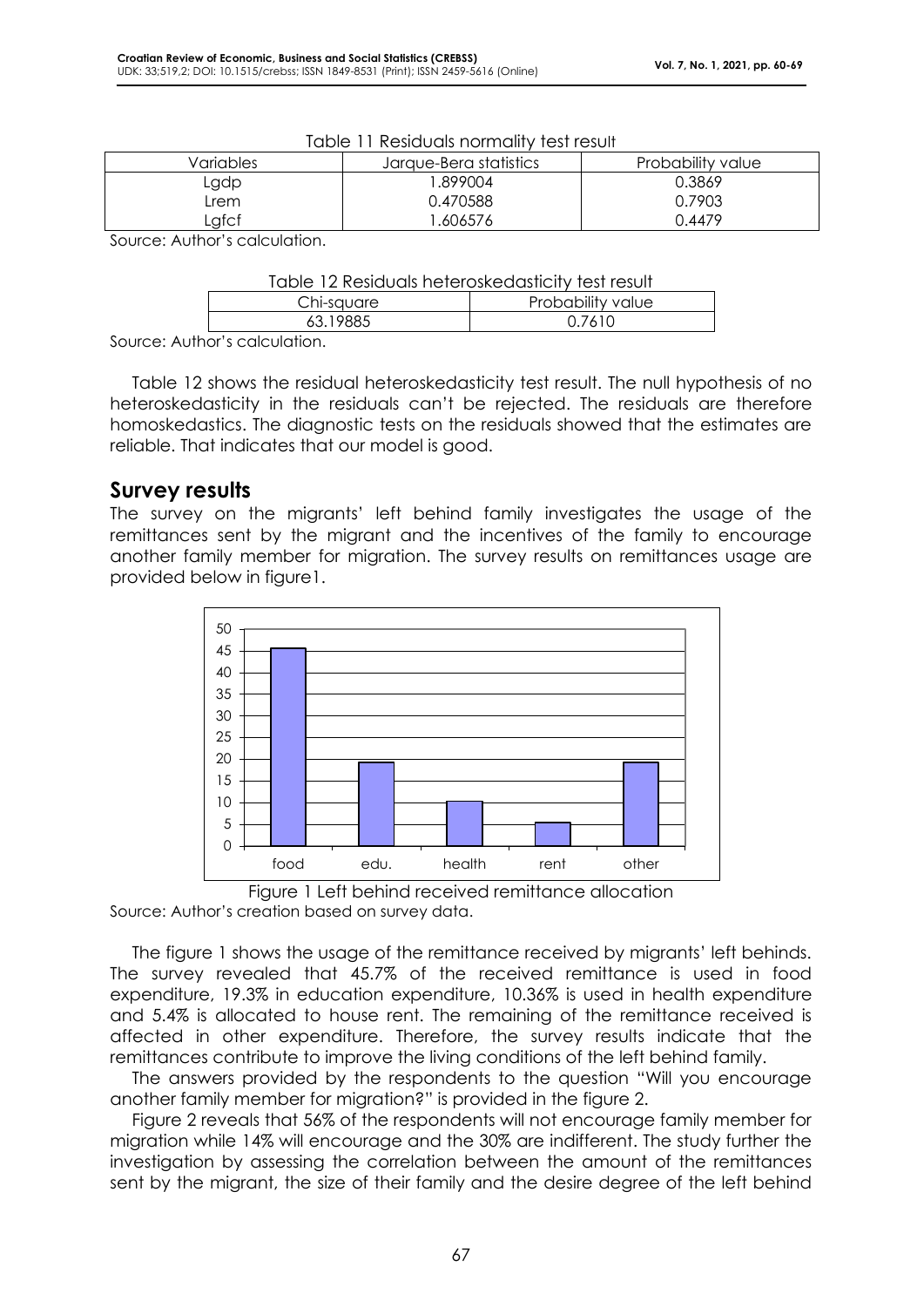to see another member of their family engage in migration. For this purpose, the migrants' left behind were asked to rank from 1 to 5 their desire degree to see another member of their family engage in migration, with 5 meaning a strong desire and 1 a low desire. The correlation test results are given in the table 11



Figure 2 Respondents' answer regarding encouraging another family member for migration

Source: Author's calculation based on survey data.

Table 11 Migrants' received remittance, their family size and their desire degree correlation test results

|                   | remittance amount | family size | desire degree |
|-------------------|-------------------|-------------|---------------|
| remittance amount |                   | $-0.023$    | 0.754         |
| family size       | $-0.023$          |             | 0.044         |
| desire degree     | .754              | 0.044       |               |

Source: Author's calculation based on data from the survey.

Table 11 indicates a significant correlation between the amount of remittance received by the migrants' left behind and their desire to see another family member engage in migration. The correlation test results also show no significant correlation between the amounts of remittance received by the migrants' left behind and the family size and finally no significant correlation between the family size and the desire to see another family member engage in migration.

# **Conclusion**

Migration is a question of concern for both the country of origin and the destination country. Remittances sent by the migrants have long been an important source of revenue for many people around the world. The current study analyzes the effects of remittances on Niger economic growth and its contribution in improving the living condition of the migrants' left behind families in the city of Tahoua in Niger. For this analysis, the study employed various time series econometric techniques such as unit root test, Engle-Granger cointegration test, vector autoregressive (VAR) method and some diagnostic tests on the residuals. The empirical results showed no long run relationship between remittances, economic growth and Gross fixed capital formation in Niger. However, the study revealed the existence of causal effect between Remittances and Economic growth in the short-run. On the other hand, the results of the conducted survey in the city of Tahoua showed that 45.7% of the received remittance is used in food expenditure, 19.3% in education expenditure,